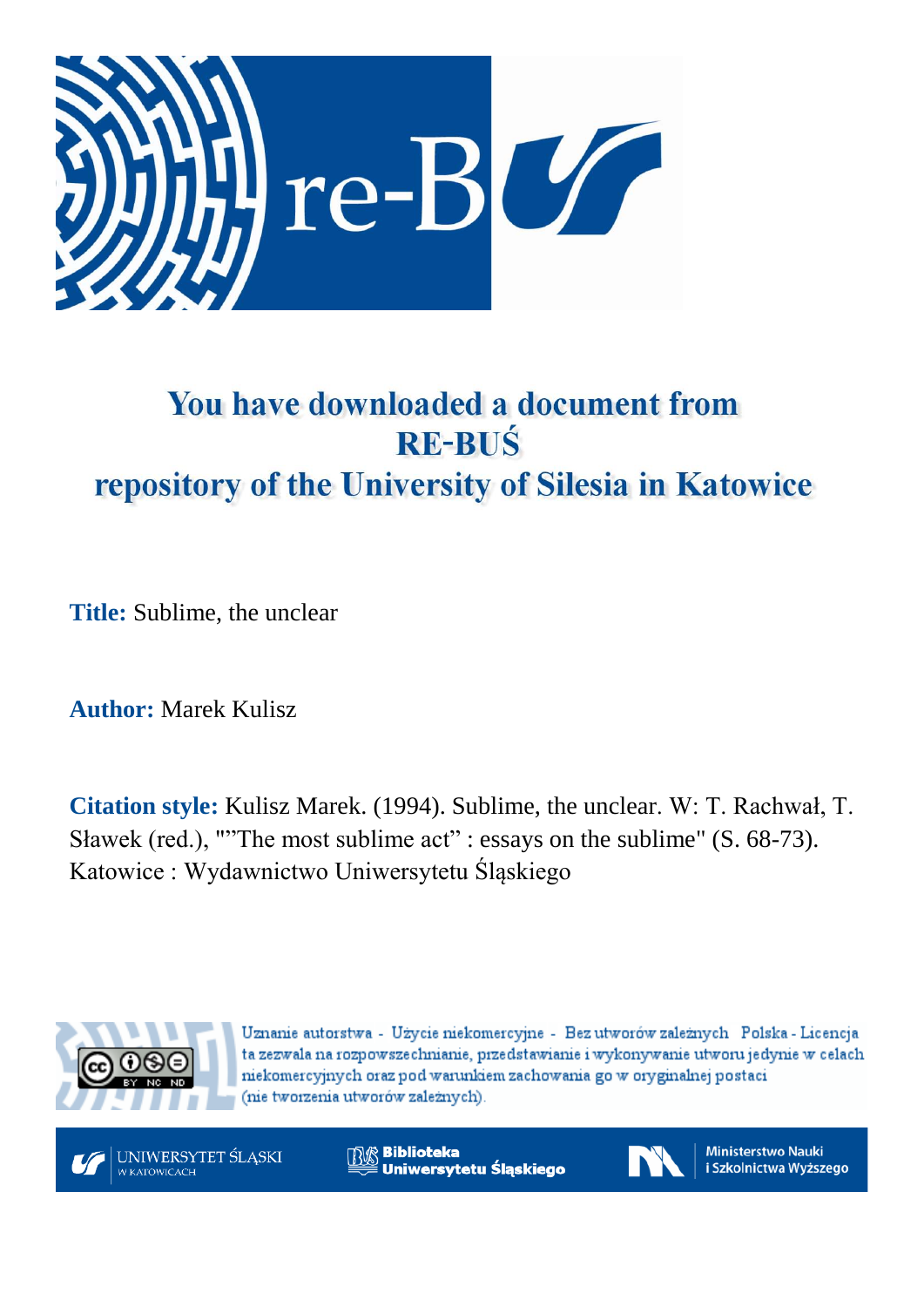MAREK KULISZ *University of Silesia* 

## Sublime, the Unclear

Only that which has no history is definable. F. Nietzsche

The word (signifler) "sublime" appeared for the first time in English in the Middle Ages and there was nothing unusual about it. Alchemists used it. To sublime meant to "subject (a substance) to the action of heat in a vessel so as to convert it into vapour, which is carried off and on cooling is deposited in a solid form*"l.* Latin was the language of research and, in such contexts, the use of a Latin word in any vernacular must have been seen as a matter of course. The appearance of the word was in a sense necessary because alchemy (which is a Greek or Arabic derivation meaning "the art of transmutation") needed predicates to denote and relate its activities. The simple words like burn, cool, etc. were to be found in the vernacular, but not those denoting more complex activities, such as transmute, sublime or calcine. These had to be taken from Latin — *transmutare, sublimare, calcinare* — though in the case of English usually indirectly, through French.

Among the many interesting things about alchemy there are two I would like to mention: one is perfection and the other, obscurity. The reason why they deserve our attention is because they show that the definition of the word "sublime" quoted above is a little misleading or at least incomplete, i.e. it must have been understood somewhat differently in the Middle Ages.

It is estimated that alchemy originated in Alexandria in the first century AD (Is it just a coincidence that the Greek treatise *On the Sublime,* once attributed to Longinus, was also written in the 1st century? The signifler was of course

<sup>1</sup> The Shorter Oxford English Dictionary On Historical Principles, ed. C.T. Onions (Oxford: Clarendon Press, 1992).

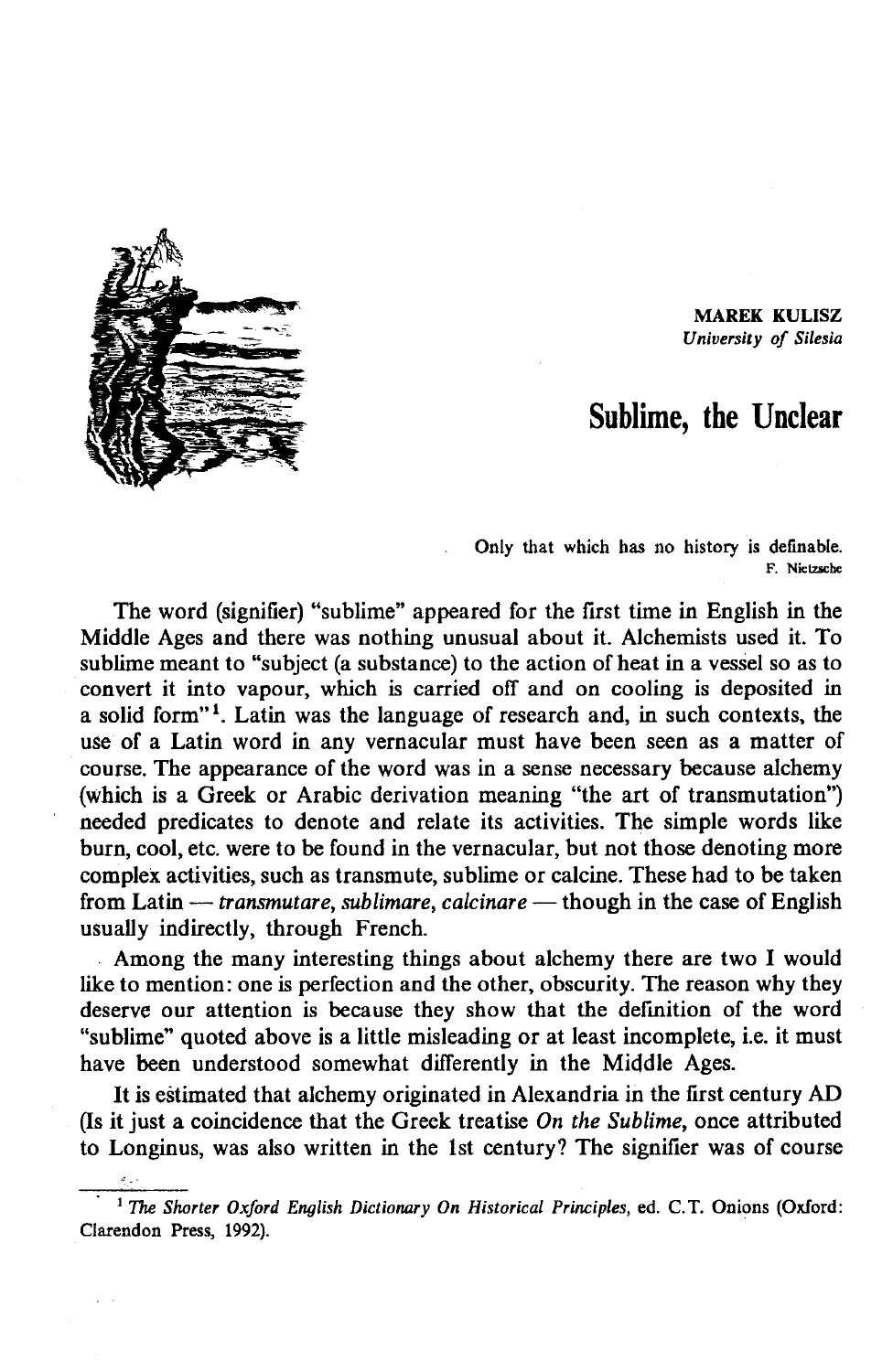different: the Greek title is *Peri Hypsous.)* Alchemy is said to have evolved from the process of mingling of Egyptian technology, Greek philosophy — particularly Aristotle, and the mysticism of the Middle East, especially Mesopotamia, where the theory of perfection had come from  $2$ :

> The astrologers of Mesopotamia believed in the coexistence of the macrocosm, the great world of stars and planets, and the microcosm, the small world of man. Events in the macrocosm were reflected in the microcosm, and vice versa. Thus, under the proper astrological influences a change of lead to gold might easily occur, and the proper way to bring this change about was to use the methods of the microcosm: growth and development. As men grew and changed, so could the metals grow and change; as the human soul perfected itself and passed through death and resurrection to the perfection of heaven, so could metals develop in the earth from the less perfect to the most perfect, gold ... the original alchemy was a practical series of chemical operations, guided by the accepted theory of the nature of matter, and in its actual operations directed by the astrological and religious ideas which circulated freely in Alexandria. This practical alchemy could be, and was, expressed symbolically in terms of the perfection of the human soul $3$ .

From the very beginning, then, words like "sublime", though used to describe chemical processes or laboratory proceedings, had very clear religious and philosophical connotations. One could go even further and question the validity of the word "connotation" with reference to the non-technical part of the meaning of "to sublime". Alchemists had less than a smattering of what we call chemistry. To put it bluntly, very often they simply did not know what they were doing, yet they believed they had the right theory. That theory, as was stated above, was a combination of philosophy and religion (mysticism), and since it had no application to the reality of the physical world, its vocabulary had always been and remained deeply symbolic. What today appears to have been a connotation was probably the central, dominant meaning. (That may explain the easiness with which alchemy moved away from chemical experiments towards mystical lucubrations.) Loftiness, nobility, grandeur, and other meanings that the word "sublime" is said to have acquired later, particularly in the 17th century, may have been associated with the word from the very beginning.

The mystical character of alchemy soon led into a division between practical and mystical alchemists<sup>4</sup>. The latter concentrated on symbolism and were not interested at all in any knowledge of chemistry. The practical alchemists, however, also contributed greatly towards confusion and obscurity of the subject as, under the influence of astrology and because they wanted to keep their trade secrets, they started inventing symbolic names for the

*\** Ibid.

*<sup>2</sup>* Cf. "Alchemy", in *Encyclopaedia Britannica* (Chicago: William Benton, 1972).

<sup>3</sup> Ibid.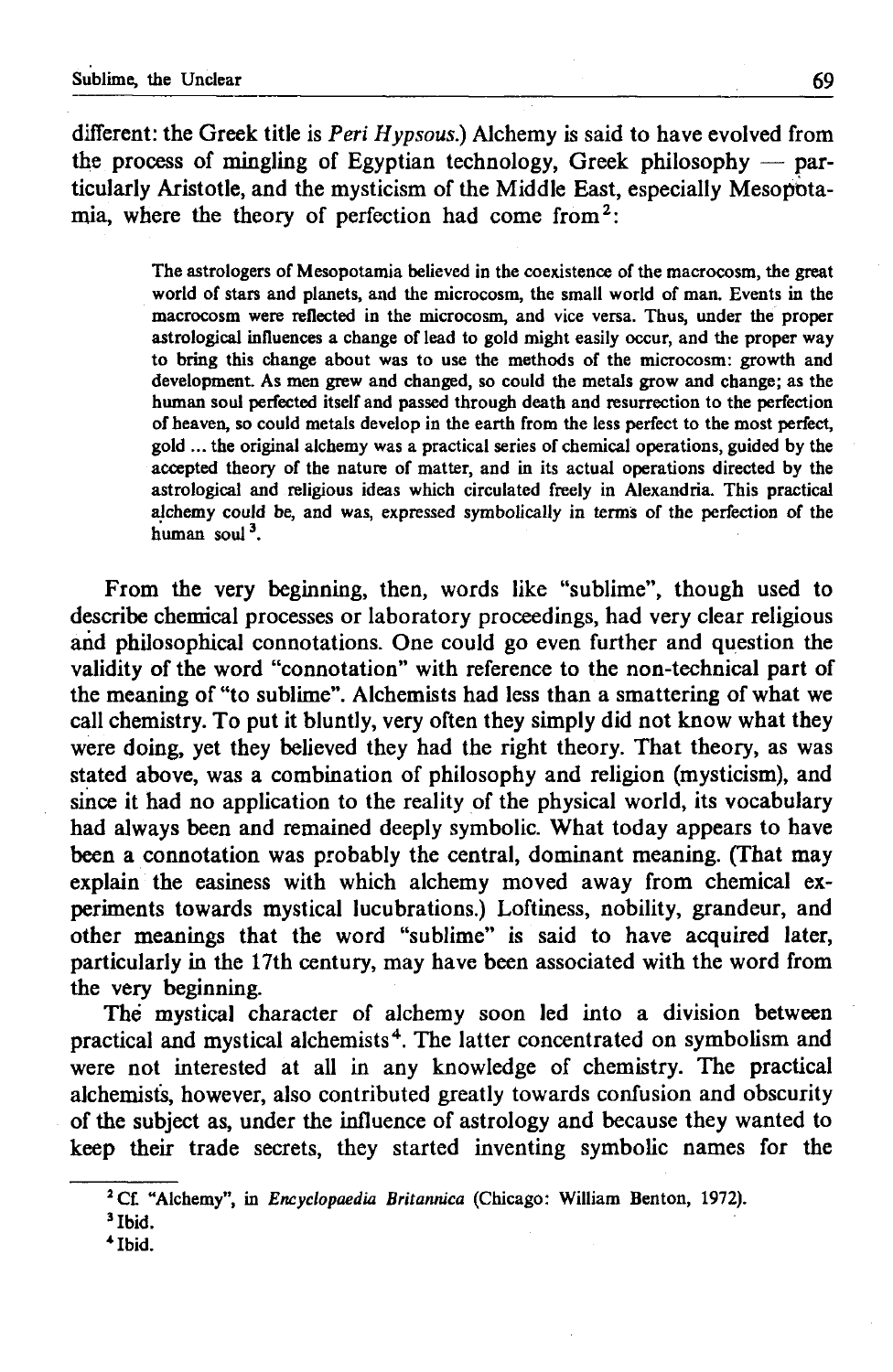substances and pieces of apparatus with which they worked. This aspect of alchemy was analysed at large by C.G. Jung:

> The peculiar character of this literature lies, however, in the fact that there exists a comparatively large number of treatises from which, apart from the most superficial allusions, absolutely nothing of a chemical nature can be extracted. It was therefore supposed — and many of the alchemists themselves wanted us to believe — that their mysterious sign-language was nothing but a skillful way of disguising the chemical procedures which lay behind it. The adept would see through the veil of hieroglyphics and recognize the secret chemical process. Unfortunately, alchemists of repute destroyed this legend by their admission that they were unable to read the riddle of the Sphinx, complaining that the old authors, like Gerber and Raymundus Lullius, wrote too obscurely. And indeed, a careful study of such treatises, which perhaps form the majority, will reveal nothing of a chemical nature but something which is purely symbolic, I.e., *psychological.* Alchemical language is not so much *semiotic* as *symbolic*: it does not disguise a known content but suggests an unknown one, or rather, this unknown content *suggests itself.* This content can only be psychological. If one analyses these symbolic forms of speech, one comes to the conclusion that archetypal contents of the collective unconscious are being projected  $5$ .

Obscurity and perfection seem to have been the dominating concepts of alchemy, or at least its mystical branch. But can we perhaps be more precise about the relation between the two concepts, i.e. was it obscurity and perfection, or rather obscure perfection, or obscurity in perfection, or maybe perfect obscurity, or perfection in obscurity, etc.? We can multiply questions like that because grammar allows and even encourages us to do so. But do these questions help to elucidate the problem? It is not, for example, quite clear what it is we are doing when we place the two words (obscurity and perfection) side by side, because perfection remained a theory, though it was meant to become a practice, while obscurity, though it was basically linguistic, became a practice. What, then, we deal with is theoretical perfection and applied (or performative) obscurity. That theoretical perfection remained obscure while the applied obscurity was often really perfect in its execution. When we modify the two words, it becomes clear that in each case we use them in a slightly different meaning. Thus, modifying them helps a little bit, but on the other hand it only points to a greater complexity. It would, however, be quite interesting to try to define the sublime with the help of the two concepts: theoretical perfection and applied (or performative) obscurity.

Alchemy passed through several stages in its development, but from the 15th century it was the theory that gained the upper hand over the practical studies:

<sup>5</sup>C.G. Jung, "Forward to a Catalogue on Alchemy", in *The Symbolic Life,* vol. 18 of the *Collected Works* (Princeton: Princeton University Press, 1976), p. 747.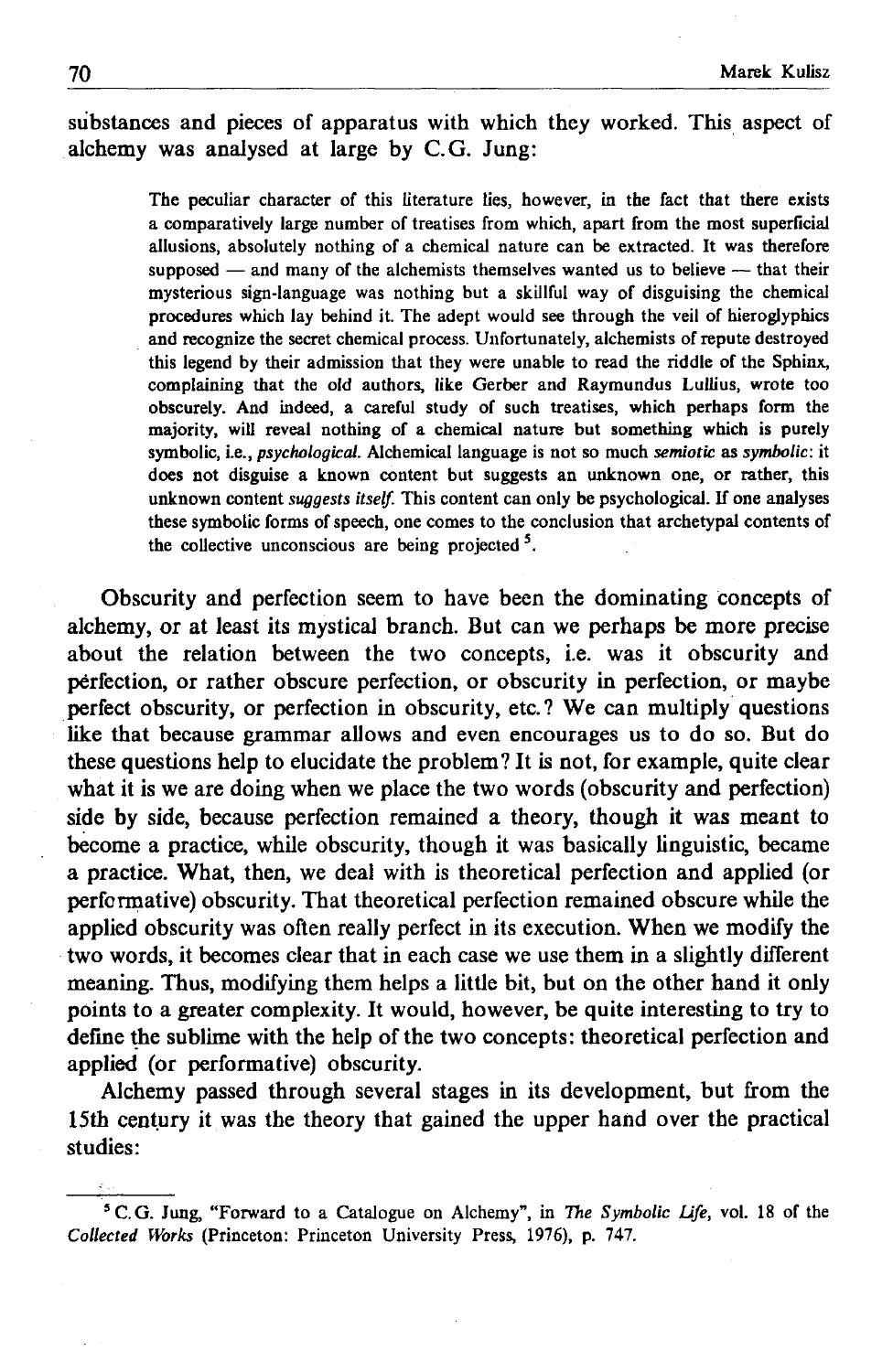Throughout the history of alchemy we find — besides a considerable knowledge of substances (minerals and drugs) and a limited knowledge of the laws of chemical processes — indications of an accompanying "philosophy" which received the name "Hennefic" in the later Middle Ages. This natural philosophy appears first and particularly clearly in the Greek alchemists of the first to the sixth centuries AD. ... It was also especially evident in the sixteenth and seventeenth centuries, when it reached its full development<sup>6</sup>.

This philosophy was strongly influenced by magic and mysticism. Hence the name "Hermetic", from Hermes Trismegistus, the Egyptian god Thoth credited with various books on mysticism, astrology, theosophy, and other branches of occult knowledge. (Trismegistus means thrice-greatest. In the ancient times and the Middle Ages it must have been the most sublime idea imaginable. Or should we say unimaginable, because such a greatness was precisely beyond any imagination. Of course the works of the gods also belonged to the realm of the sublime. Manetho, an Egyptian high priest of the third century BC, has it that there were more than 30,000 books written to the dictation of Trismagistus. Even today 30,000 books is a stunning idea).

The relation between alchemical philosophy and the practical laboratory knowledge was explained by Jung in the following way:

> As the alchemists had no real knowledge of the nature and behaviour of chemical substances, they drew conscious parallels between the unknown processes and mythological motifs and thus "explained the former and they amplified these unknown processes by the projection of unconscious contents. This explains a peculiarity of the texts: on the one hand, the authors repeat what was said by their predecessors again and again and, on the other, they give a free rein to unlimited subjective fantasy in their symbolism7.

The idea of the sublime started gaining popularity in England in the 17th century, i.e. when Hermetic philosophy reached its peak, when alchemists "produced little that was new, though much that was obscure", and when "alchemical symbolism and allegory become more and more complex"8. At this point, however, one could argue that it was just a coincidence, and that looking for a close link between these two phenomena is a rather far-fetched idea. The heightened interest in the sublime was sparked by the Greek treatise *Peri Hypsous,* not by alchemical writings. (It is easy to explain why it took so long for the treatise to exert its influence: though written in the first century AD, it remained virtually unknown for many centuries. Its first publication came out in 1554, then it was translated into Latin in 1572, and into English in 1652. Strangely enough, however, it was the French translation of 1674 by Boileau that evoked the most enthusiastic response in England<sup>9</sup>).

<sup>6</sup> C.G. Jung, "Alchemy and Psychology", in *The Symbolic...,* p. 751.

<sup>7</sup> Ibid., p. 751.

<sup>8</sup> *Encyclopaedia Britannica.*

<sup>9</sup> Cf. "Sublime", in *Princeton Encyclopedia of Poetry and Poetics,* ed. A. Preminger (Princeton: Princeton University Press, 1972).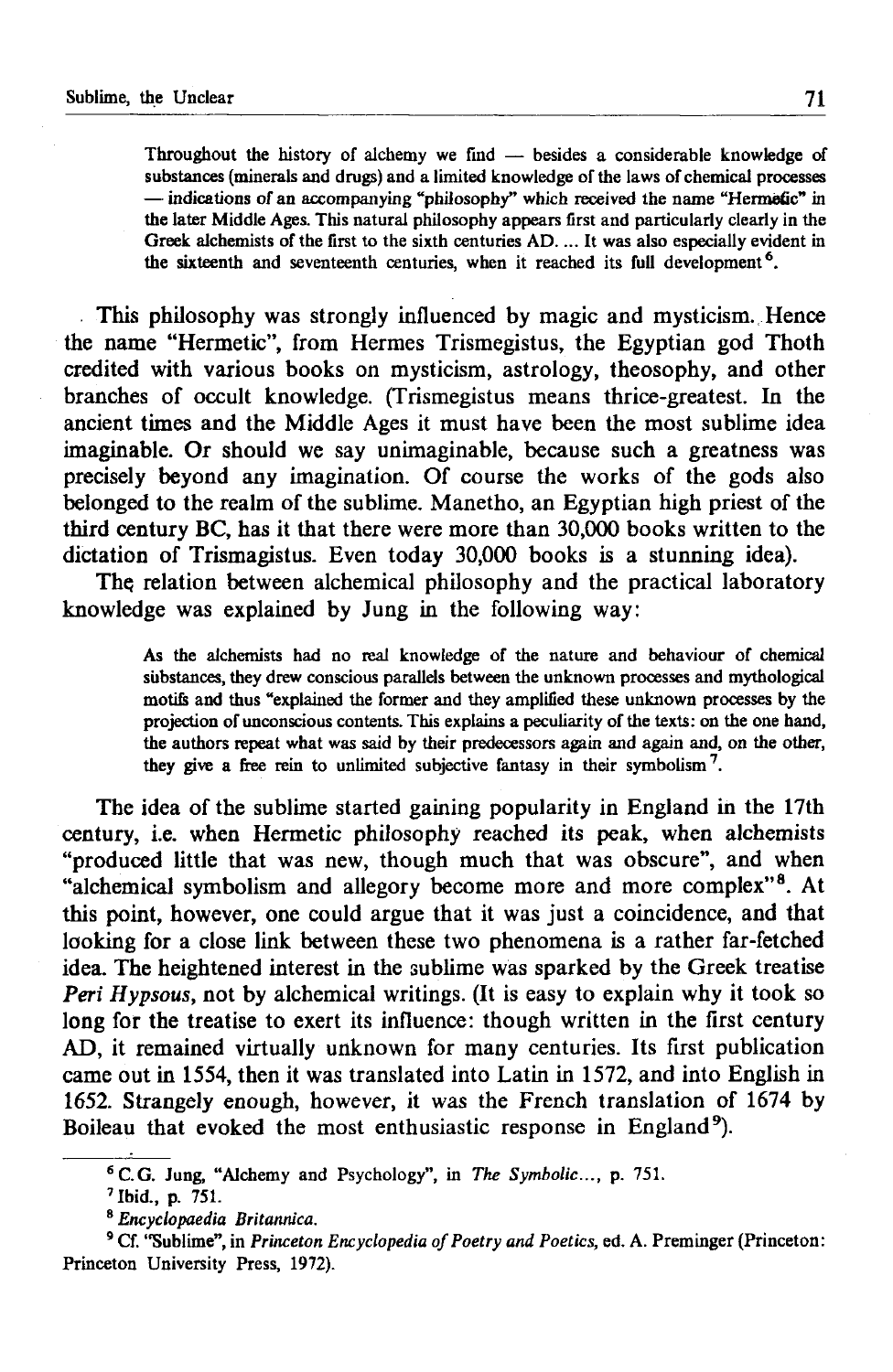But is the sublime of *Peri Hypsous* the same as the sublime of the 17th and 18th centuries England? In *The Longman Companion to English Literature* we find the following comment: "the traditional rendering of the Greek title is usually regarded as misleading"<sup>10</sup>. This view is confirmed by T.S. Dorsch, who in- the introduction to his translation of the Greek treatise gives the following explanation:

> I have also followed tradition in translating the key-word of the treatise, hypsos, as sublimity. However, the word does not, as Longinus uses it, mean precisely what we associate with sublimity, that is an outstanding and unusual exaltation of conception and style. As Longinus defines it, it signifies a certain distinction and excellence of expression, that distinction and excellence by which authors have been enabled to win immortal fame 11.

Even, however, if the translation had been correct, i.e. if the meaning of the Greek word were closer to that of sublimity, the semiotic situation would not have been much different. By the time the Latin and English translations appeared, the word (signifier) "sublime", with all its possible meanings and connotations (signifieds), had already had a long history, a history closely connected with a substantial body of alchemical writings. Seeing the word "sublime" in the translation of a Greek treatise every educated reader must have been referred willy-nilly to that history, or at least part of it. And his understanding of the word could not have been all of a sudden replaced by a new one. At best, it could have been supplemented.

It does not seem difficult, for example, to prove that in his analysis of the sublime E. Burke was more influenced by the alchemical tradition than by Longinus. I have already mentioned the fact that throughout its history alchemy, as a result of both conscious and unconscious efforts, was sunk in obscurity, or more precisely obscurities of all kinds; very often to such an extent that one can say without much exaggeration that in many instances it represented nothing but obscurity. Many alchemists, it seems, produced their manuscripts with the sole purpose of making a deep impression on the reader (in order to confirm or strengthen their position of those dwelling in the realm of the sublime). For Burke this is precisely the mechanism of the sublime:

> The passion caused by the great and sublime in nature, when those causes operate most powerfully is Astonishment: and astonishment is that state of the soul, in which all its motions are suspended, with some degree of horror.... No passion so effectually robs the mind of all its powers of acting and reasoning as fear. For fear being an apprehension of

<sup>10 &</sup>quot;Longinus", in *Longman Companion to English Literature,* ed. C. Gillie (London: Longman, 1972).

<sup>11</sup> T.S. Dorsch, "Introduction" to *Classical Literary Criticism* (Harmondsworth: Penguin Books, 1984), pp. 24—25.